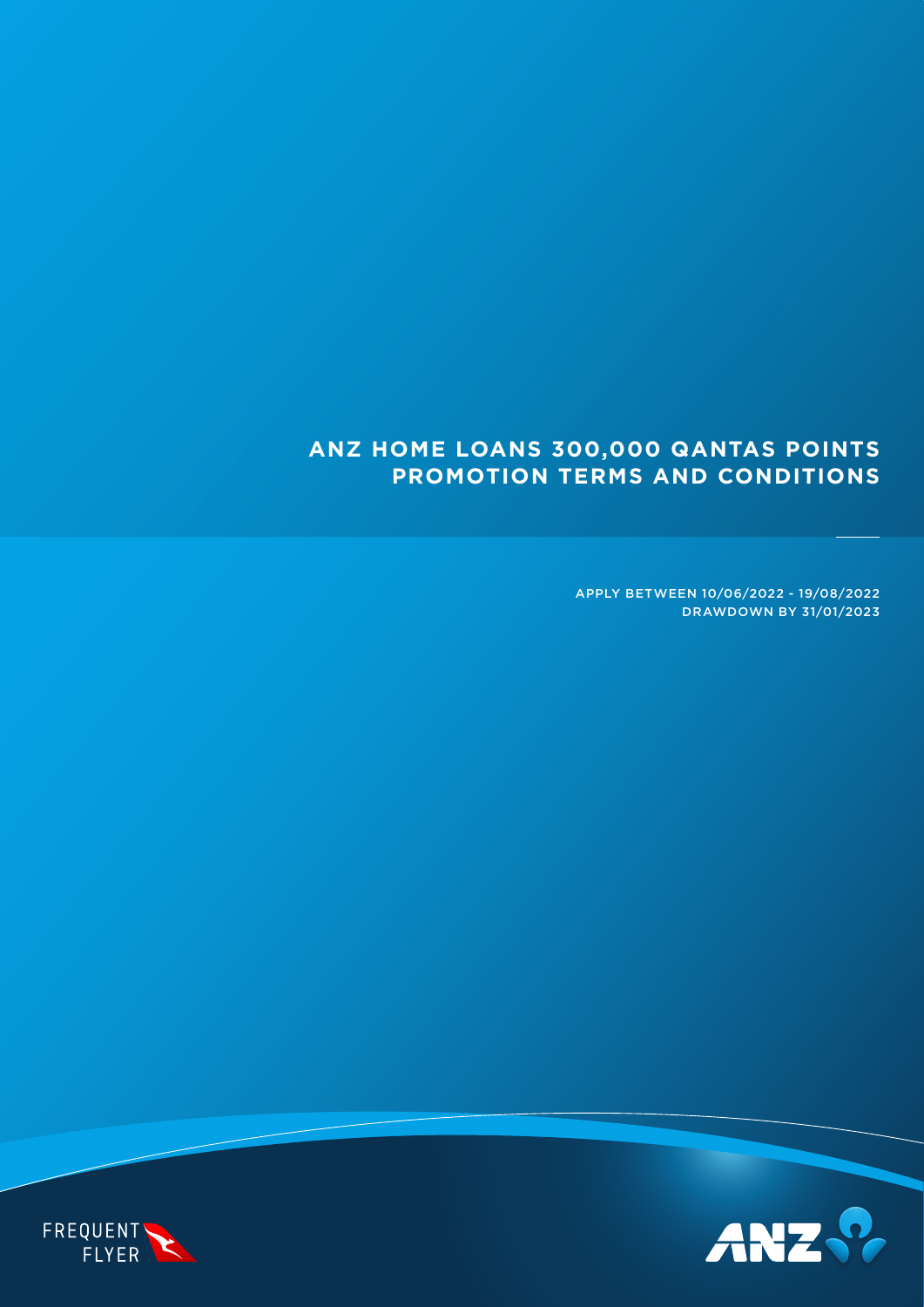### INTRODUCTION

- 1. The promoter of 'ANZ Home Loans 300,000 Qantas Points' Promotion is Australia and New Zealand Banking Group Limited ABN 11 005 357 522 of Level 9, 833 Collins Street, Docklands, Victoria, 3008 (ANZ) Australian Credit Licence Number 234527.
- 2. ANZ offers a maximum of 300,000 Qantas Points to be credited to a Qantas Member who is the first eligible Applicant nominated in a Claim Form to apply in respect of an Eligible ANZ Home Loan Application, subject to the terms and conditions of the Offer.
- 3. Applicants agree to be bound by these terms and conditions by applying for an Eligible ANZ Home Loan.

## **DEFINITIONS**

- 4. In these terms and conditions:
	- a) ANZ means Australia and New Zealand Banking Group Limited ABN 11 005 357 522 and its related bodies corporate or any of its agents or contractors from time to time;
	- b) Applicant means an individual named as Sole Owner, Co-Owner First or Co-Owner Other in respect to the Eligible Home Loan Application(s) but excluding Power of Attorney, Third Party Signatories and Guarantors;
	- c) Apply means you as an individual have enquired via ANZ, and ANZ Mobile Lender or an ANZ Accredited Broker and a subsequent Home Loan Application Number(s) has been created on ANZ systems in your name;
	- d) Apply Date means the earliest date in respect to the relevant Home Loan Application Number(s) open or start date on ANZ systems;
	- e) Claim Form means the Claim Form issued by ANZ for the Offer;
	- f) Co-Applicant means an Applicant in respect to the Eligible Home Loan Application(s) where there is more than one Applicant;
	- g) Drawdown Date means the date when the funds are dispersed from the Eligible ANZ Home Loan;
	- h) Eligible Application means the Home Loan Application Number(s) that meet all the Eligibility Criteria as per the Eligibility section;
	- i) Eligible ANZ Home Loan means an:
		- 1. ANZ Standard Variable Rate Home Loan
		- 2. ANZ Fixed Rate Home Loan
		- 3. ANZ Simplicity PLUS Home Loan
		- 4. ANZ Standard Variable Rate Residential Investment Loan
		- 5. ANZ Fixed Rate Residential Investment Loan
		- 6. ANZ Simplicity PLUS Residential Investment Loan
		- 7. ANZ Interest-in-Advance Residential Investment Loan;
	- j) Eligible Loan Purpose means for:
		- 1. Refinancing to ANZ of an existing home loan from another financial institution which is not related to ANZ; or
		- 2. Purchasing a residential property;
	- k) Home Loan Application Number means the application number provided by ANZ in respect of your application for an Eligible ANZ Home Loan
	- l) Ineligible Home Loan means an:
		- 1. ANZ Standard Variable Rate Residential Land Loan
		- 2. ANZ Standard Variable Rate Residential Investment Land Loan
		- 3. ANZ Standard Variable Rate Home Loan structured as a construction loan
		- 4. ANZ Simplicity PLUS Home Loan structured as a construction loan
		- 5. ANZ Standard Variable Rate Home Loan in a Company Name
		- 6. ANZ Fixed Rate Home Loan in a Company Name
		- 7. ANZ Standard Variable Rate Residential Investment Loan in a Company Name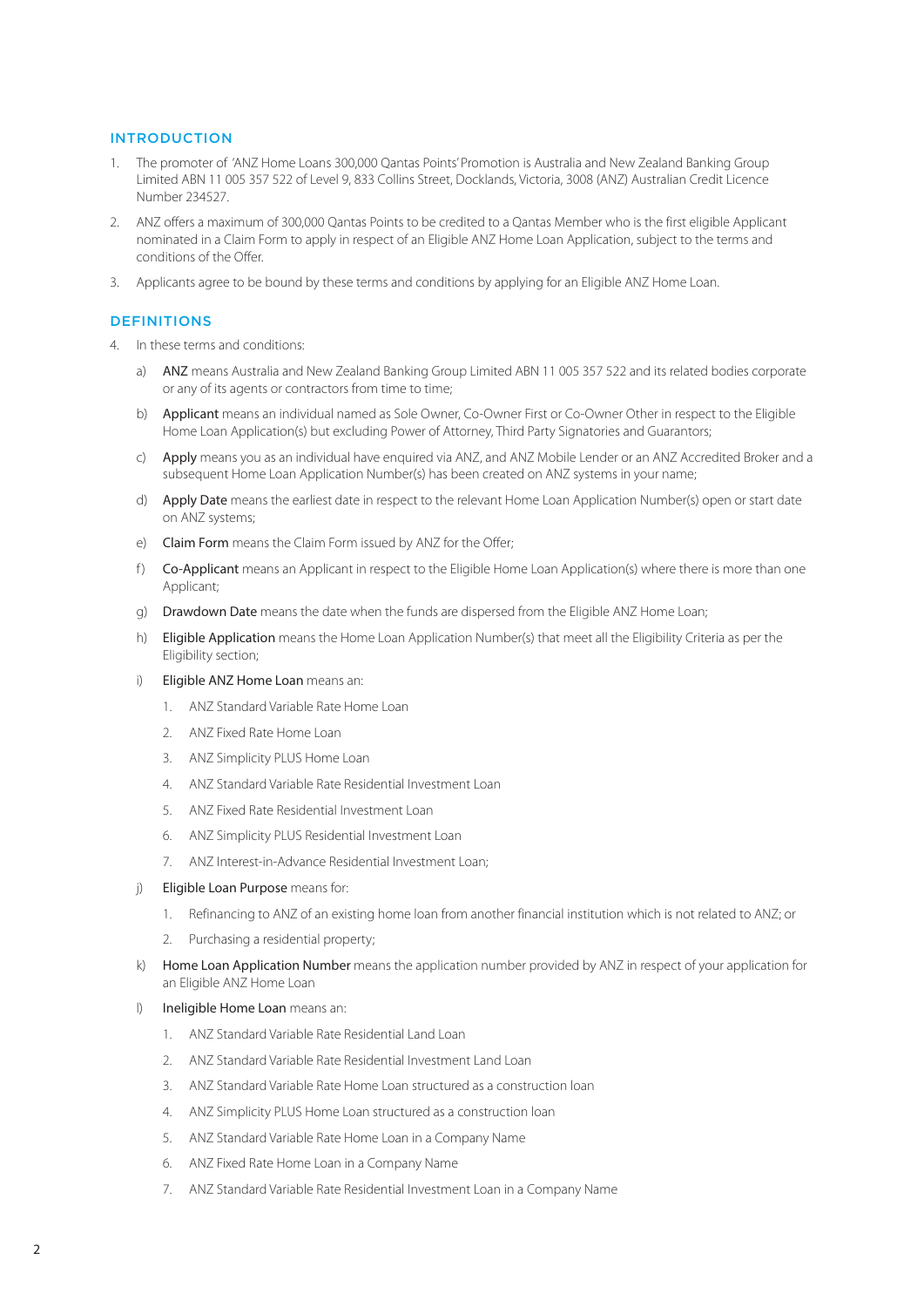- 8. ANZ Fixed Rate Residential Investment Loan in a Company Name
- 9. ANZ Standard Variable Rate Residential Land Loan in a Company Name
- 10. ANZ Standard Variable Rate Residential Investment Land Loan in a Company Name
- 11. ANZ Interest-in-Advance Residential Investment Loan in a Company Name
- 12 ANZ Personal Loans
- 13. ANZ Business and Commercial Loans
- 14. Short term loan arrangements, which includes, for avoidance of doubt, bridging finance
- 15. Other line of credit products
- 16. Other products not listed as an Eligible Home Loan
- 17. Additional lending under an existing ANZ home loan
- 18. Restructure of an existing ANZ home loan
- 19. Any loan to the extent that it is drawn down after 31/01/2023
- m) Loan to Value Ratio (LVR) means the amount of your loan compared to ANZ's assessed value of the property offered to secure your loan expressed as a percentage.
- n) New to ANZ Lending means the amount of new credit offered by ANZ and drawn down by the Applicant and may include multiple new Eligible ANZ Home Loans so long as:
	- 1. At least one of the home loan applications meet the Eligible Loan Purpose;
	- 2. All included home loans are an Eligible ANZ Home Loan with an LVR 80.00% or less (as determined by ANZ);
	- 3. All included home loans are applied for by 19/08/2022;
	- 4. The relevant Applicant on all included home loan applications is the same; and
	- 5. The included home loans are drawn down by 31/01/2023;
- o) Offer means this ANZ's 'ANZ Home Loans 300,000 Qantas Points' promotion;
- p) Offer Period means the period of time that the Offer is available;
- q) Offer Maximum and Exclusions includes those set out in section 22 and any other exclusions set out in these terms and conditions;
- r) Qantas means Qantas Airways Limited ABN 16 009 661 901 and its related bodies corporate or any of its agents or contractors from time to time;
- s) **Qantas Frequent Flyer Member** means a member of the Qantas Frequent Flyer program;
- t) Qantas Frequent Flyer Membership Number means the membership number for the Qantas Frequent Flyer program allocated to the Qantas Frequent Flyer Member;
- u) Qantas Points means points awarded to Qantas Frequent Flyer Members pursuant to the Qantas Terms and Conditions;
- v) Qantas Frequent Flyer Program means the program known as the Qantas Frequent Flyer program and operated by, or on behalf of, Qantas which is governed by the Qantas Terms and Conditions; and
- w) Qantas Terms and Conditions means the terms and conditions of the Qantas Frequent Flyer Program (as varied or amended from time to time), which can be found at [www.qantas.com/terms.](http://www.qantas.com/terms)

#### **ELIGIBILITY**

- 5. You are eligible to participate in this Offer only if you satisfy all of the following conditions:
	- a) You Apply with an Apply Date between 10/06/2022 and 19/08/2022;
	- b) You are an Applicant in respect to the application(s);
	- c) You have complied with these terms and conditions and have not exceeded the Offer Maximum and Exclusions;
	- d) Your application(s) to ANZ is for an Eligible Loan Purpose;
	- e) Your application(s) to ANZ relates to one or more Eligible ANZ Home Loan(s) with New to ANZ Lending of \$300,000 or more;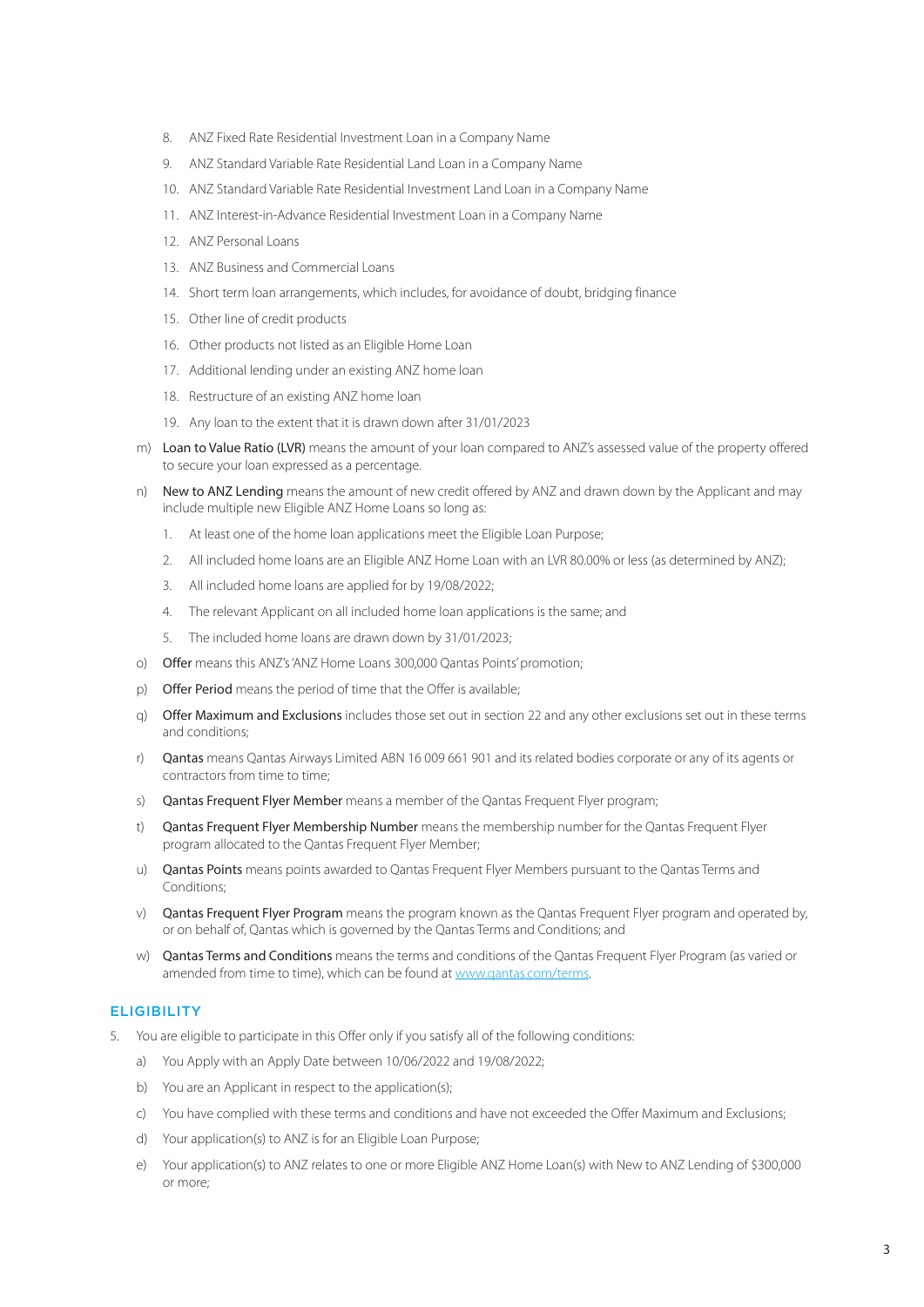- f) Your Loan to Value Ratio (LVR) is 80.00% or less (as determined by ANZ);
- g) You drawdown the Eligible ANZ Home Loan(s) with New to ANZ Lending of \$300,000 or more by 31/01/2023;
- h) If the application(s) to ANZ relates to one or more Eligible ANZ Home Loan and one or more Ineligible ANZ Home Loan, the lending amount for the Ineligible Home Loan is excluded from the amount of New to ANZ Lending for the purposes of this Offer;
- i) If the application(s) to ANZ relates to one or more Eligible ANZ Home Loans, any Eligible ANZ Home Loan with an LVR of 80.01% or more (as determined by ANZ) will be excluded as New to ANZ Lending for the purposes of this Offer;
- j) You provide a valid email address and/or mobile phone number and duly completed Claim Form by no later than 60 days after drawdown to ANZ in respect of your Eligible ANZ Home Loan;
- k) In your Claim Form you nominate your Qantas Frequent Flyer Membership Number to receive Qantas Points under the Offer, and you are, and continue to be, a Qantas Frequent Flyer Member under the same name as is specified in your approved loan application;
- l) If you are not a Qantas Frequent Flyer Member but wish to receive Qantas Points under the Offer, you must join the Qantas Frequent Flyer Program before submitting your Claim Form. You can join the Qantas Frequent Flyer Program (or update your details) using the link set out in the Claim Form. Qantas will waive the Qantas Frequent Flyer Program joining fee for any person who joins the program in connection with the Offer; and
- m) You have not, and any Co-Applicant on a loan with you has not, previously successfully applied to participate in this Offer.

#### CLAIM FOR QANTAS POINTS

- Following the draw down of the Eligible ANZ Home Loan(s) with \$300,000 or more of New to ANZ Lending, provided the loan(s) are drawn down by 31/01/2023 and subject to satisfying any other eligibility criteria set out in these terms and conditions, ANZ will send a Claim Form with a unique claim code in respect of an Eligible ANZ Home Loan by email to the email address(es) for the Applicant(s) provided to ANZ as part of the application for that loan.
- 7. To claim the 300,000 Qantas Points offered in respect of that Eligible ANZ Home Loan once it has been drawn down, the claimant must:
	- a) fully and accurately complete the Claim Form which is sent or otherwise made available, in accordance with any instructions set out in that form;
	- b) lodge the completed Claim Form with ANZ by no later than 60 days after loan draw down; and
	- c) otherwise comply with these terms and conditions
- 8. If in the circumstance there are multiple claimants or multiple claims made in respect of an Eligible ANZ Home Loan, the 300,000 Qantas Points will be provided only to the first valid claim received by ANZ.
- 9. If you meet the eligibility criteria set out in these terms and conditions, 300,000 Qantas Points offered in respect of your Eligible ANZ Home Loan will be credited to the claimant's Qantas Frequent Flyer account as nominated on the Claim Form. Those points will be credited within 60 days after the day on which a valid completed Claim Form is lodged with ANZ.
- 10. The Offer may only be taken up by a single Applicant under an Eligible ANZ Home Loan. A maximum of 300,000 Qantas Points is offered to a single claimant under the Offer (regardless of the number of Eligible ANZ Home Loans applied for, or held by, that person(s)) and, if credited, will be credited to the claimant's Qantas Frequent Flyer Membership number.

# EARNING AND CREDITING QANTAS POINTS

- 11. Qantas Points, including the allocation and administration of Qantas Points, are governed by, and subject to, the Qantas Frequent Flyer program Terms and Conditions.
- 12. Qantas Points are not transferable, other than in accordance with the Qantas Frequent Flyer program Terms and Conditions.
- 13. Qantas Points credited in connection with the Offer to a Qantas Member can be viewed by that member by logging in to their Qantas account on [www.qantas.com/frequentflyer.](http://www.qantas.com/frequentflyer)
- 14. Requests for missing Qantas Points in relation to the Offer must be made to ANZ by speaking with your Lender or calling 1300 797 625 within 12 months of the date the Claim Form in respect of those points was lodged with ANZ. Requests will be investigated and ANZ will determine any entitlement to receive missing points. ANZ's decision is final and no correspondence will be entered into.
- 15. Qantas Points are not redeemable for cash.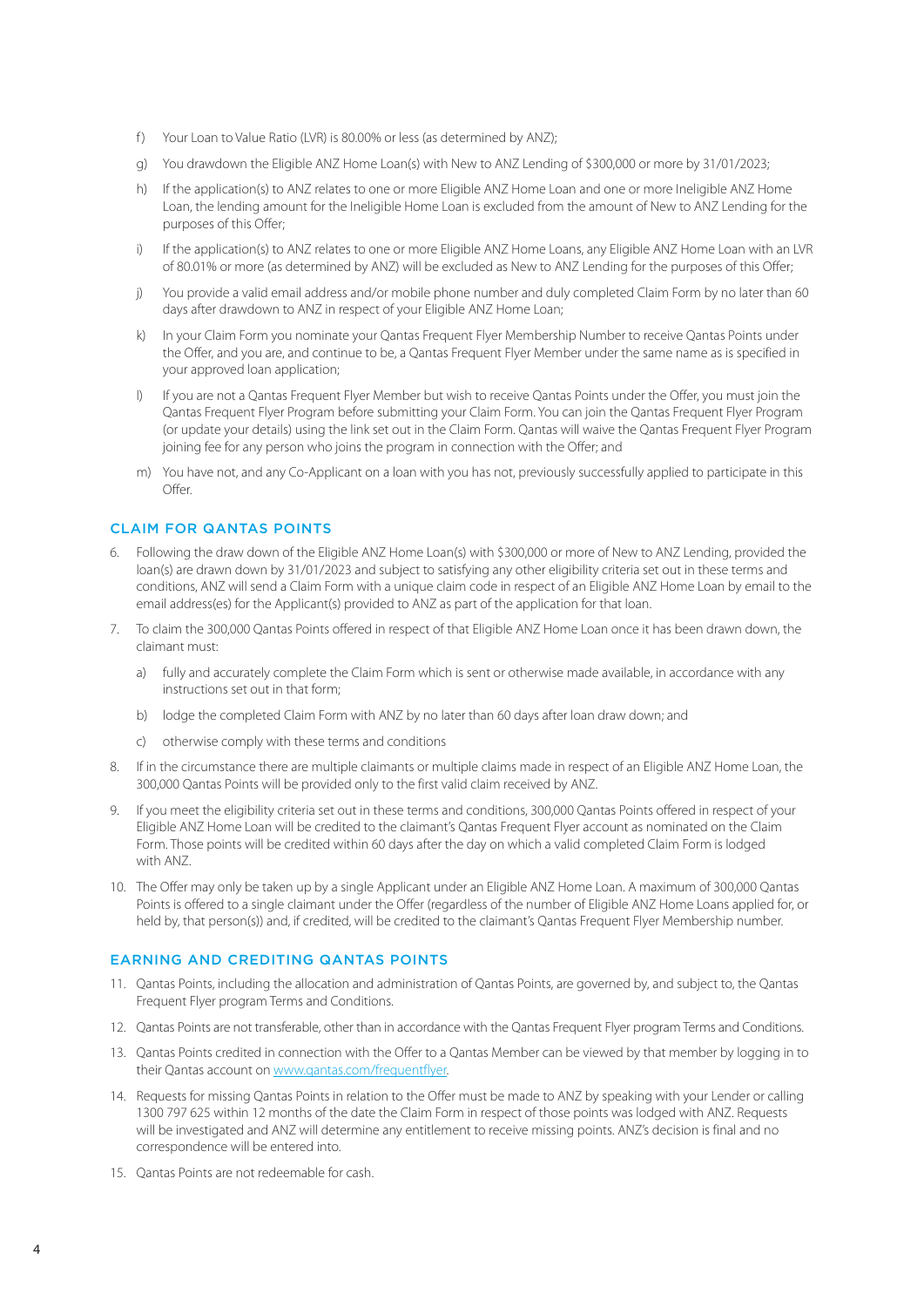#### PRIVACY

- 16. ANZ and Qantas may collect and use personal information about you in connection with the Offer and for related purposes, including the administration, provision or performance of services, product development relating to the Qantas Program and these terms and conditions, and for promotion and marketing (whether targeted, direct or indirect) of Qantas and ANZ products and services to you. A copy of ANZ's privacy policy is available from [https://www.anz.com.au/](https://www.anz.com.au/privacy/centre/policy/) [privacy/centre/policy/,](https://www.anz.com.au/privacy/centre/policy/) and a copy of Qantas' privacy policy is available from [https://www.qantas.com/au/en/support/](https://www.qantas.com/au/en/support/privacy-and-security.html) [privacy-and-security.html.](https://www.qantas.com/au/en/support/privacy-and-security.html)
- 17. ANZ and Qantas will need to share your personal information to administer the Offer and for the other purposes described in these terms and conditions.
- 18. By participating in the Offer and applying for an Eligible ANZ Home Loan, you consent to the above collection, handling and disclosure of personal information, by ANZ and Qantas (including by their respective employees), and authorise them to seek access to, use and disclose that information between themselves or their agents for the above purposes.
- 19. If you give ANZ or Qantas personal information about someone else (e.g. a joint borrower), you must have that person's permission to do so and show them a copy of these terms and conditions so they understand the manner in which their information may be used or disclosed.

# NO REPRESENTATIONS OR WARRANTIES

20. Except as required by law, ANZ and Qantas make no representations or warranties with respect to this Offer or any benefits or entitlements under the Offer, including with respect to Qantas Points or the Qantas Program.

# TAXES AND DUTIES

21. You acknowledge and agree that you are solely responsible for any taxation liability you may incur in relation to your participation in the Offer or your Eligible ANZ Home Loan, and any associated taxation implications.

# OFFER MAXIMUM AND EXCLUSIONS

- 22. Without limiting any other provision of these terms and conditions:
	- a) This Offer is not available in connection with, or in addition to, any other ANZ home loan offer, promotion, rebate or benefit (including an offer of Qantas Points).
	- b) This Offer can only be redeemed by any particular Applicant once during the Offer Period regardless of the number or aggregate amount of Eligible ANZ Home Loan Application(s) the Applicant(s) may have (for example, if you have Eligible ANZ Home Loans for \$700,000 in aggregate, you are still only eligible to participate in this Offer once to a maximum of 300,000 Qantas Points).
	- c) If any Co-Applicants have redeemed this Offer, the other Co-Applicants will be ineligible to participate in this Offer.
	- d) If any of the Applicant(s) have redeemed an ANZ home loan offer or promotion, or received a rebate or benefit, within the 12 months prior to the date they Apply for an Eligible ANZ Home Loan, the Applicant(s) will be ineligible to participate in this Offer.

# VARIATION AND TERMINATION

- 23. Except to the extent that it is contrary to any law, ANZ may vary, terminate or withdraw this Offer at any time without prior notice if:
	- a) ANZ's agreement with Qantas in relation to Qantas Points under the Offer is terminated or amended (subject to any rights that you already have due to having already submitted a valid application under these terms and conditions); or
	- b) you have not yet applied for an Eligible ANZ Home Loan.
- 24. ANZ may cancel, suspend, or amend the record of a Qantas Member's Qantas Points if it has reasonable grounds to believe that a person's conduct or dealings with respect to an Eligible ANZ Home Loan, the Offer or any other dealings with ANZ may be fraudulent or otherwise illegal or in breach of these terms and conditions.
- 25. If you are not satisfied with any change or variation ANZ makes to the Offer, you can terminate your participation at any time by providing notice to ANZ (but ANZ cannot cancel any points once they have been credited to a Qantas Member).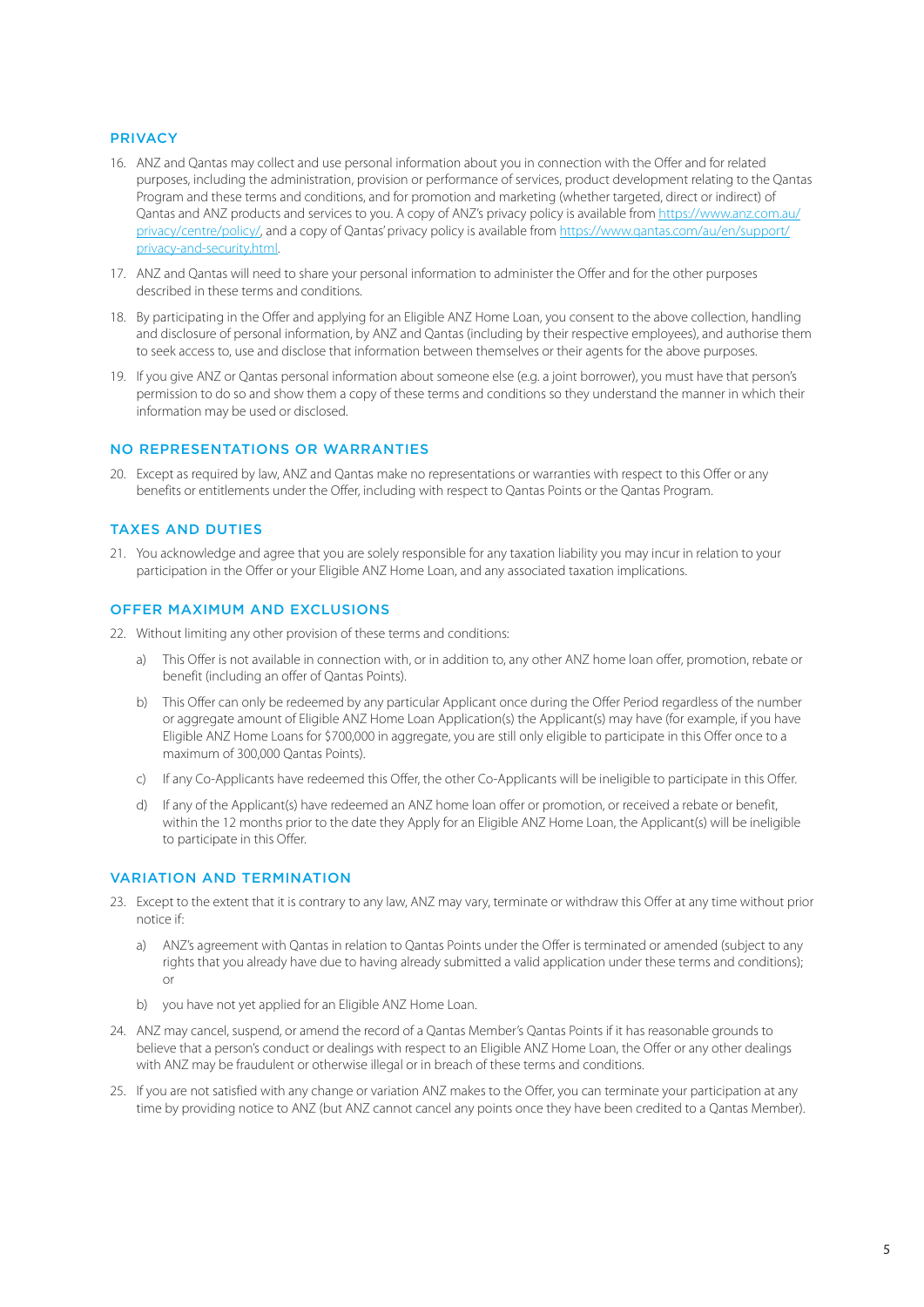#### OTHER MATTERS

26. ANZ reserves the right:

- a) to require you to provide proof to ANZ's or Qantas' reasonable satisfaction that you are a Qantas Member who is eligible to be credited Qantas Points under the Offer; and
- b) to disqualify any person who participates in the Offer but does not comply with these terms and conditions or who tampers with the Offer process.
- c) to reduce or extend the Offer Period without further notice.
- 27. Failure by ANZ to enforce any of its rights at any stage does not constitute a waiver of those rights. Errors and omissions will be accepted at ANZ's discretion.
- 28. All applications for credit, including for Eligible ANZ Home Loans, are subject to ANZ's credit approval criteria. Terms and conditions, fees and charges, and other eligibility criteria apply.
- 29. These terms and conditions are:
	- a) separate to the terms and conditions of each applicable Eligible ANZ Home Loan; and
	- b) do not form part of the credit contract for any of your Eligible ANZ Home Loans.

 To the extent of any inconsistency between these terms and conditions and the terms and conditions of your Eligible ANZ Home Loan, the terms and conditions of your Eligible ANZ Home Loan prevail.